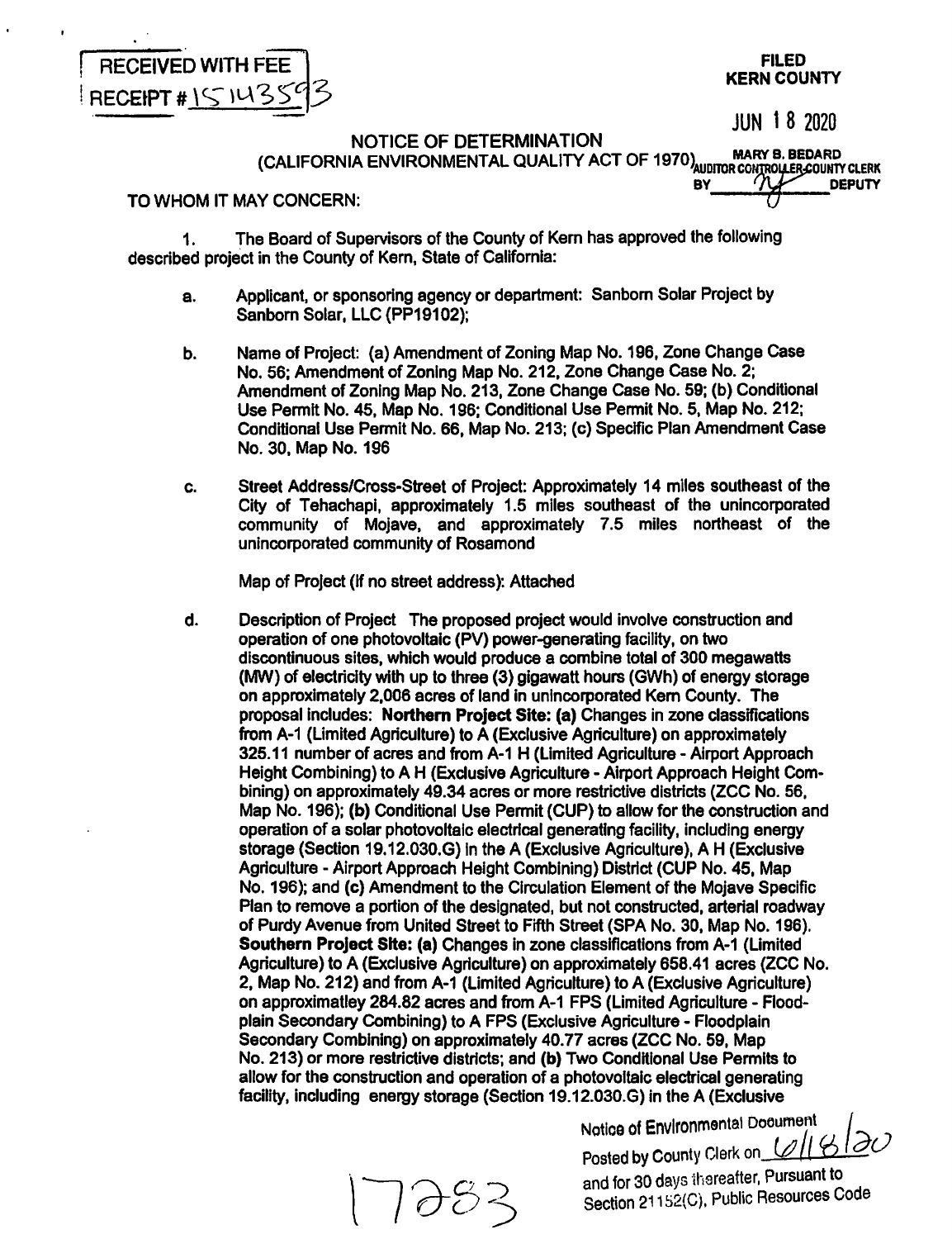Agriculture) and A FPS (Exclusive Agriculture - Floodplain Secondary Combining) Districts {CUP No. 5, Map No. 212 and CUP No. 66, Map No. 213)

2. Approval – Summary of Proceedings:

Adoption date June 16, 2020, Item No. \_\_\_\_ 5 \_\_\_ 2:00 p.m.

3. The Board of Supervisors of the County of Kem has determined that the project in its approved form will have a significant effect on the environment.

4. An Environmental Impact Report (EIR) and a Mitigation Measure Monitoring Program were prepared pursuant to California Environmental Quality Act of 1970 (CEQA) and the State CEQA Guidelines and were received and considered by the Board and certified as required by Section 15090 of the State CEQA Guidelines.

5. Mitigation measures and a Mitigation Measure Monitoring Program were made as conditions of approval of the project. Findings were made pursuant to Section 15091 of the State CEQA Guidelines. A Statement of Overriding Considerations was adopted for the project, pursuant to Section 15093 of the State CEQA Guidelines.

6. A copy of the EIR may be examined by any Interested person during regular business hours at the following location: Kem County Administrative Center, 1115 Truxtun Avenue, Fifth Floor, Bakersfield, California 93301, telephone no. 868-3585.

Dated this \_\_\_ day of \_\_\_\_\_\_\_ , \_\_\_ \_

This Notice of Determination is filed on

----------- Lorelei H Oviatt, AICP, Director Planning and Natural Resources Department County of Keth, State of California

Fordu: A. **By:** 

Telephone No. 862-5000

RC:cc (06/17/20)

**Governor's Office of Planning & Research** 

**Jun 18 2020** 

# **STATE CLEARINGHOUSE**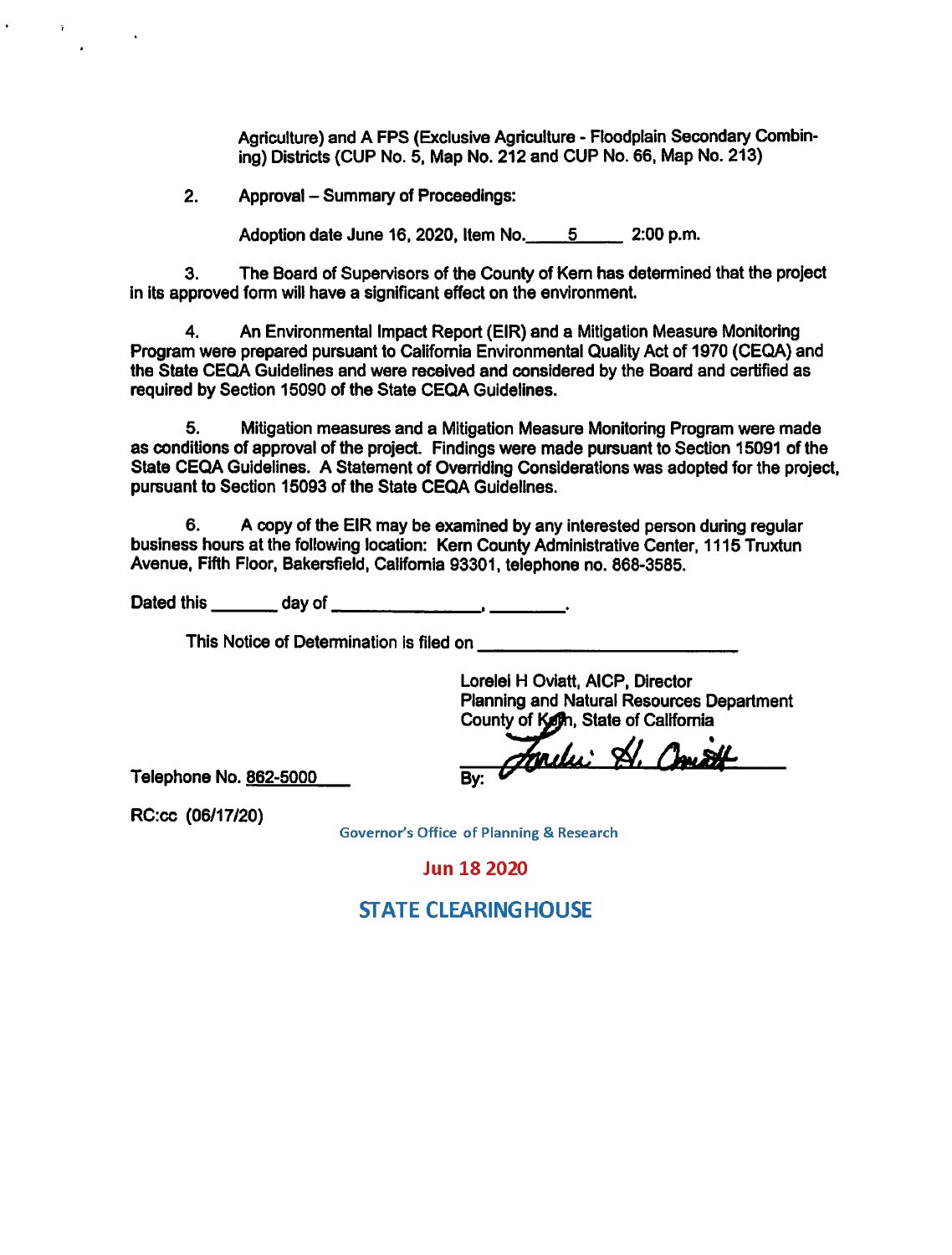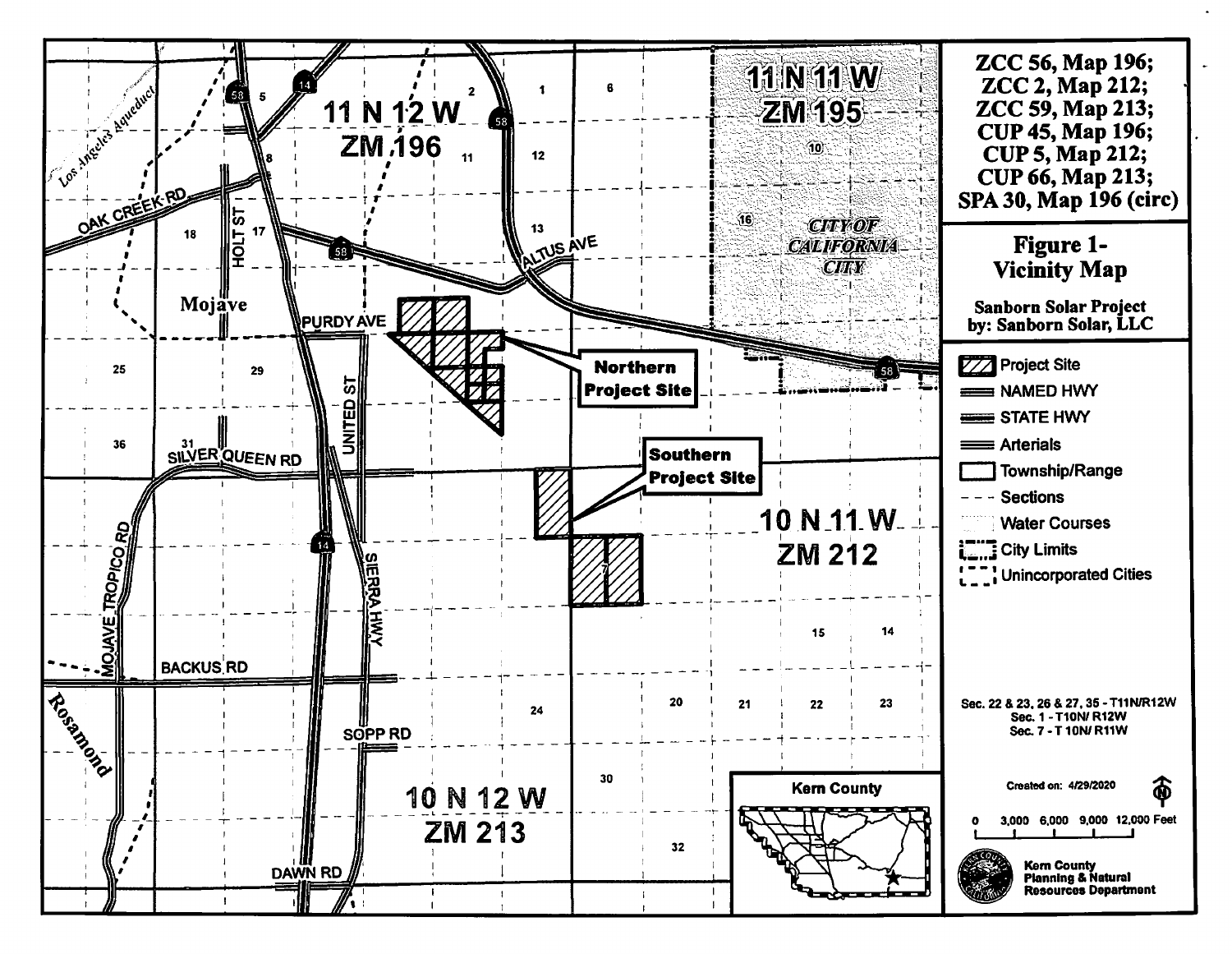



## **FIGURE 2: NORTHERN SITE PLANS - PART 1**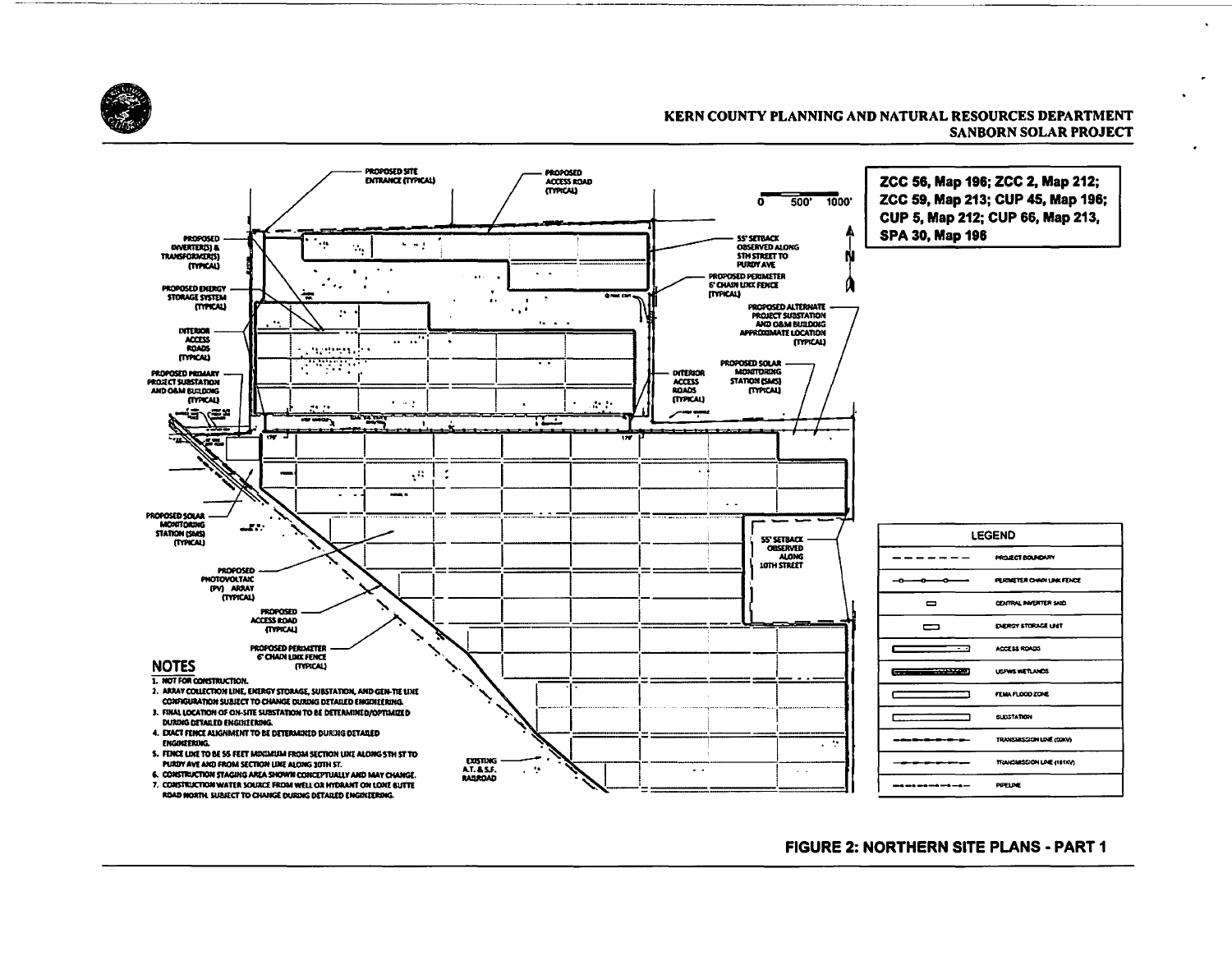

 $\bullet$ 



# FIGURE 3: NORTHERN SITE PLANS - PART 2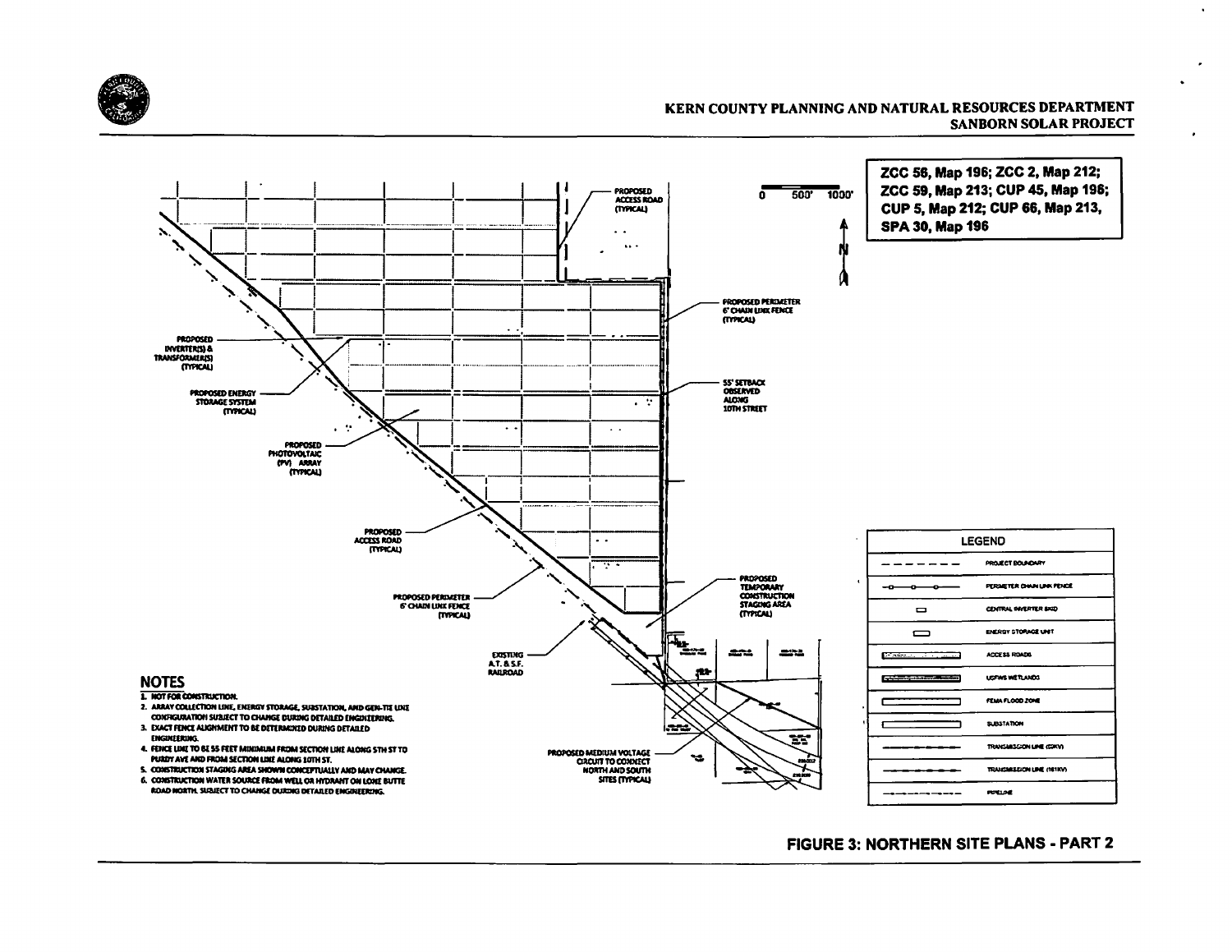

 $\bullet$ 



### **FIGURE 4: SOUTHERN SITE PLANS - PART 1**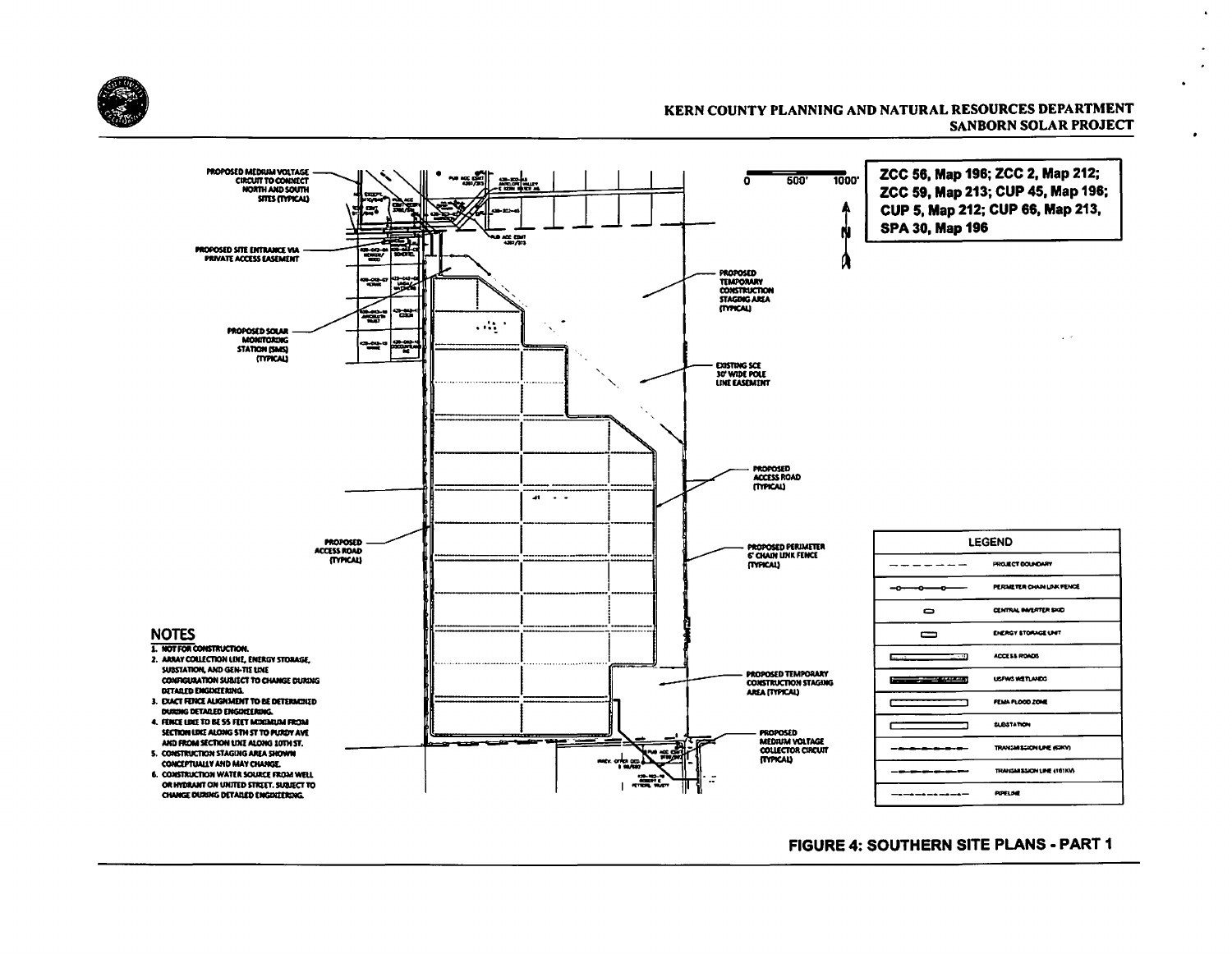



## **FIGURE 5: SOUTHERN SITE PLANS - PART 2**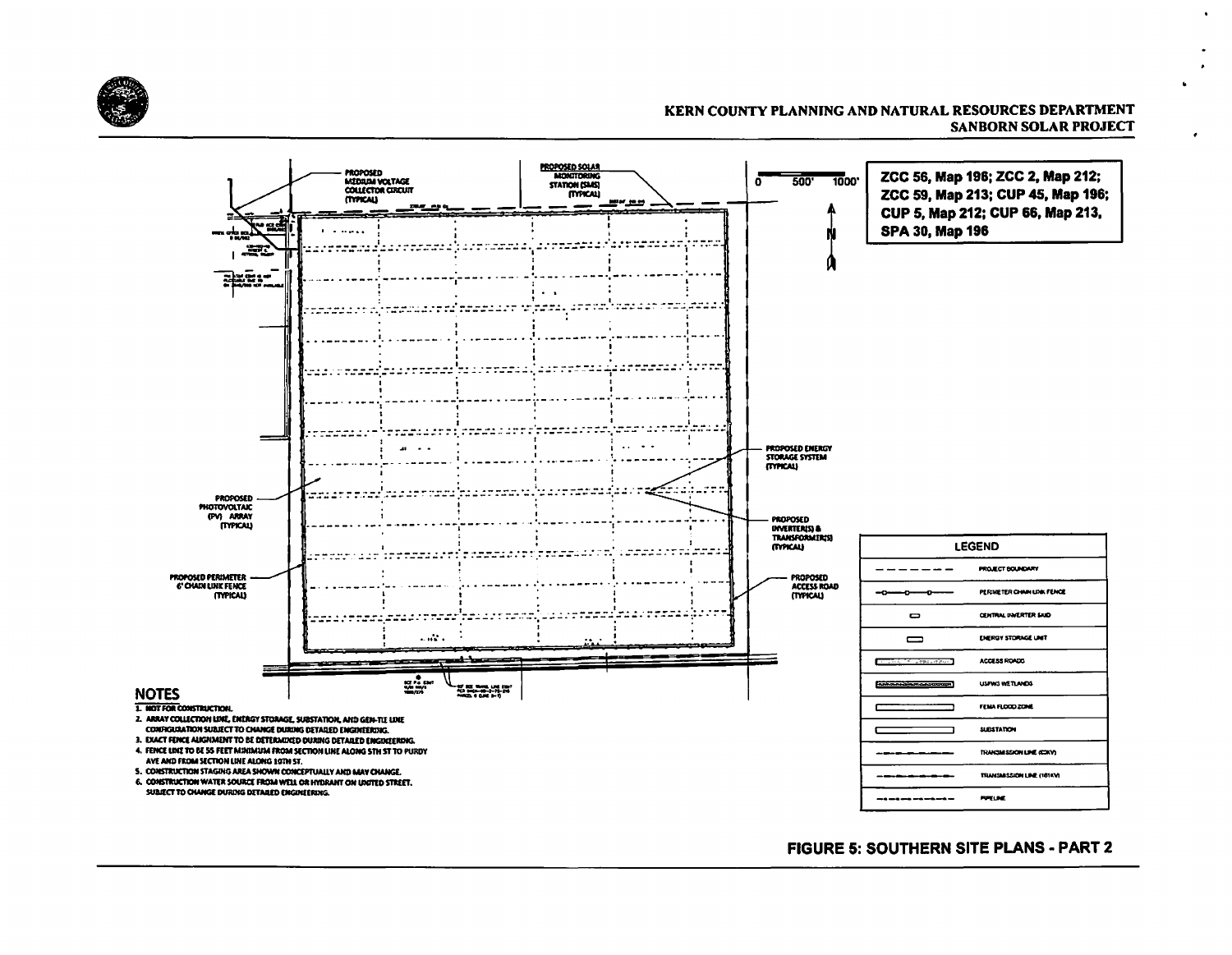

# State of California - Department of Fish and Wildlife 2020 ENVIRONMENTAL FILING FEE CASH RECEIPT DFW 753.Sa (Rev. 12/01/19) Previously DFG 753.Sa

|                                                                                                                                                                                                                                                                                    |                                         | <b>IRECEIPT NUMBER:</b>  |                     |                            |                                            |  |
|------------------------------------------------------------------------------------------------------------------------------------------------------------------------------------------------------------------------------------------------------------------------------------|-----------------------------------------|--------------------------|---------------------|----------------------------|--------------------------------------------|--|
|                                                                                                                                                                                                                                                                                    |                                         |                          |                     | $15 - 06182020 - 15143593$ |                                            |  |
|                                                                                                                                                                                                                                                                                    |                                         |                          |                     |                            | STATE CLEARINGHOUSE NUMBER (if applicable) |  |
| SEE INSTRUCTIONS ON REVERSE. TYPE OR PRINT CLEARLY.                                                                                                                                                                                                                                |                                         |                          |                     |                            |                                            |  |
| <b>LEAD AGENCY</b>                                                                                                                                                                                                                                                                 | <b>LEAD AGENCY EMAIL</b>                |                          |                     | <b>DATE</b>                |                                            |  |
| KERN COUNTY PLANNING AND NATURAL RESOURCES                                                                                                                                                                                                                                         |                                         |                          |                     | 6/18/2020                  |                                            |  |
| <b>COUNTY/STATE AGENCY OF FILING</b>                                                                                                                                                                                                                                               |                                         |                          |                     |                            | DOCUMENT NUMBER                            |  |
| Kern                                                                                                                                                                                                                                                                               |                                         |                          |                     | 17283                      |                                            |  |
| PROJECT TITLE                                                                                                                                                                                                                                                                      |                                         |                          |                     |                            |                                            |  |
| PP19102 SANBORN SOLAR PROJECT BY SANBORN SOLAR, LLC                                                                                                                                                                                                                                |                                         |                          |                     |                            |                                            |  |
| PROJECT APPLICANT NAME<br><b>IPROJECT APPLICANT EMAIL</b>                                                                                                                                                                                                                          |                                         |                          |                     |                            | <b>PHONE NUMBER</b>                        |  |
| SANBORN SOLAR PROJECT, LLC                                                                                                                                                                                                                                                         |                                         |                          |                     | (415) 404-0807             |                                            |  |
| PROJECT APPLICANT ADDRESS                                                                                                                                                                                                                                                          | <b>CITY</b>                             | <b>STATE</b>             |                     | <b>ZIP CODE</b>            |                                            |  |
| 11455 EL CAMINO REAL, SUITE 160                                                                                                                                                                                                                                                    | <b>SAN DIEGO</b>                        | CA                       |                     | 92130                      |                                            |  |
| PROJECT APPLICANT (check appropriate box)                                                                                                                                                                                                                                          |                                         |                          |                     |                            |                                            |  |
| <b>Local Public Agency</b><br><b>School District</b>                                                                                                                                                                                                                               | <b>Other Special District</b>           |                          | <b>State Agency</b> |                            | $ X $ Private Entity                       |  |
| Mitigated/Negative Declaration (MND)(ND)<br>Certified Regulatory Program document (CRP)<br><b>Exempt from fee</b><br>ΓŦ<br>$\Box$ Notice of Exemption (attach)<br>CDFW No Effect Determination (attach)<br>$\Box$ Fee previously paid (attach previously issued cash receipt copy) |                                         | \$2,406.75<br>\$1,136.50 | s                   |                            | 0.00<br>0.00                               |  |
| Water Right Application or Petition Fee (State Water Resources Control Board only)                                                                                                                                                                                                 |                                         | <b>S850.00</b>           |                     |                            | 0.00                                       |  |
| County documentary handling fee<br>⊠                                                                                                                                                                                                                                               |                                         |                          | s<br>s              |                            | 50.00                                      |  |
| □<br>Other                                                                                                                                                                                                                                                                         |                                         |                          |                     |                            |                                            |  |
| <b>PAYMENT METHOD:</b>                                                                                                                                                                                                                                                             |                                         |                          |                     |                            |                                            |  |
| Cash<br>П<br>$\Box$ Credit<br>$\Box$ Check<br><b>図 Other</b>                                                                                                                                                                                                                       |                                         | TOTAL RECEIVED           | s                   |                            | 3,393.25                                   |  |
| <b>SIGNATURE</b>                                                                                                                                                                                                                                                                   | AGENCY OF FILING PRINTED NAME AND TITLE |                          |                     |                            |                                            |  |
| Χ                                                                                                                                                                                                                                                                                  | N. FRANCO, KERN COUNTY CLERK, FST       |                          |                     |                            |                                            |  |
|                                                                                                                                                                                                                                                                                    |                                         |                          |                     |                            |                                            |  |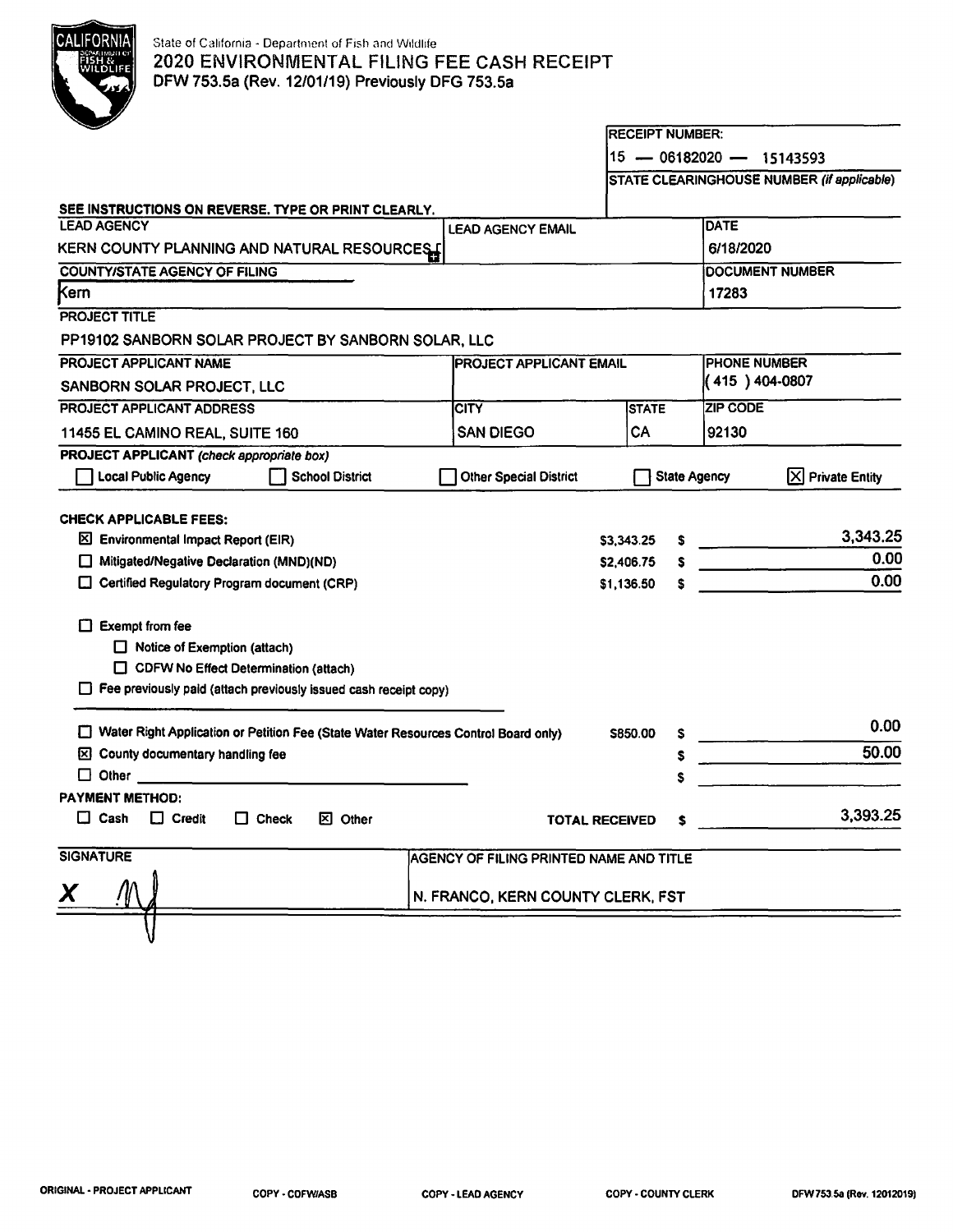| ate transmittal, if FCA Transmittal                                                 | Page 1 of 1                                       |
|-------------------------------------------------------------------------------------|---------------------------------------------------|
| RECEIPT # 15143593<br>$10 - 14$                                                     | <b>RECEIVED</b><br><b>KERN COUNTY</b>             |
| <b>CEQA Transmittal #2767</b>                                                       |                                                   |
| <b>Submitted to</b><br>6/16/2020 3:57:00 PM by COWLING, CARI M<br><b>Department</b> | 2020<br>JUN .                                     |
| <b>Enter CEQA Information</b>                                                       | MARY B. BEDARD<br>AUDITOR CONTROLLER-COUNTY CLERK |
| Lead Agency: KERN COUNTY PLANNING AND NATURAL RESOURCES DEPARTMENT                  | <b>DEPUTY</b><br>$BY = 11$                        |
| Project Title: PP19102 SANBORN SOLAR PROJECT BY SANBORN SOLAR, LLC                  |                                                   |
| Project Applicant Name: SANBORN SOLAR PROJECT, LLC Phone Number: (415) 404-0807     |                                                   |
| Address: 11455 EL CAMINO REAL, SUITE 160                                            | City: SAN DIEGO                                   |
| State: CA                                                                           | ZIP: 92130                                        |
| Posting Period: <sup>@</sup> 30 Days 045 Days 00ther 30                             |                                                   |
| <b>Project Applicant Type: Private Entity</b>                                       |                                                   |
| <b>Select Fee</b>                                                                   |                                                   |
| <b>ONotice of Intent</b>                                                            | ONotice of Availability                           |
| <b>ONotice of Public Hearing</b>                                                    | ONotice of Preparation                            |
| <b>OMitigated Negative Declaration/Negative Declaration</b>                         |                                                   |
| @Environmental Impact Report                                                        | <b>ONotice of Exemption</b>                       |
| <b>Oother</b>                                                                       |                                                   |
| <b>Cino Fish &amp; Wildlife Fee</b>                                                 |                                                   |
| Total: \$3,393.25                                                                   |                                                   |
|                                                                                     |                                                   |
| <b>Proof of Payment</b>                                                             |                                                   |
| Please enter Proof of Payment: 273787                                               | 43 View Cashiering (/Cashiering/Placing%          |
| 20Orders/OrderSummary.aspx?IsPending=false&ReceiptNo=273787)                        |                                                   |
| <b>Additional Information</b>                                                       |                                                   |
| <b>Reference Number:</b>                                                            |                                                   |
| JV ACCT STRING:                                                                     |                                                   |
| 24010/2750/5730 \$3343.25<br>Notes: 24012/2750/5730 \$50.00                         |                                                   |
|                                                                                     |                                                   |
|                                                                                     |                                                   |
| <b>Enter JV Information (if needed)</b>                                             |                                                   |
| JV Sequence Number 737828 (/journalvouchers/CreateJV.aspx?jvHeaderId=737828)        |                                                   |
|                                                                                     |                                                   |
| $y^{\nu}$                                                                           |                                                   |
|                                                                                     |                                                   |
|                                                                                     |                                                   |
|                                                                                     | Notice of Environmental Document                  |

17283

https://auditornet.co.kern.ca.us/CEQATransmittal/Create/?Id=8360

6/17/2020

and for 30 days thereafter, Pursuant to

Section 21152(C), Public Resources Code